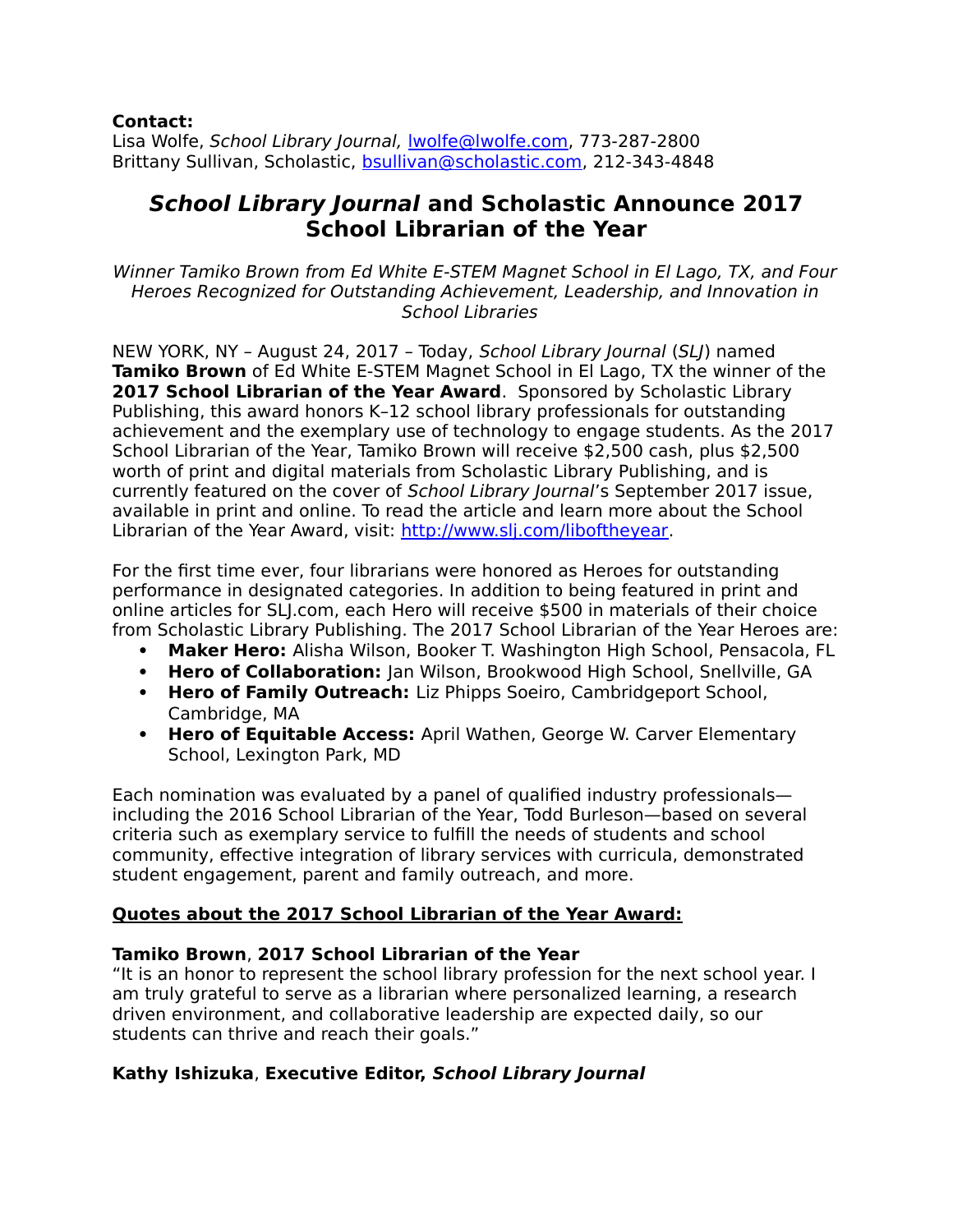"We are privileged to highlight the work of these stellar educators, who help students gain critical literacy skills and engage in personal, creative expression using technology. School Library Journal is pleased to honor these exemplars of the profession through the School Librarian of the Year Award, which underscores the important work of librarians in fostering dynamic, lifelong learning. SLJ looks forward to supporting these honorees as they continue in their work inspiring students and fellow teachers."

#### **Allison Henderson, Vice President and General Manager, Scholastic Library Publishing**

"Since 2014, Scholastic has had the privilege of honoring many bright, creative, and passionate librarians through the School Librarian of the Year Award, and this year is no exception. By transforming their libraries into innovative learning spaces and partnering with families, the community, and peers, these librarians exemplify creativity and dedication. We look forward to seeing how they inspire future generations of young readers and independent thinkers."

# **About the 2017 School Librarian of the Year Winner and Finalists:**

#### **2017 School Librarian of the Year Tamiko Brown, Ed White E-STEM Magnet School, El Lago, TX**

Above all else, Tamiko Brown is committed to innovation and instilling a love of learning in students of all ages. After Ed White Elementary School transitioned to focus on STEM, Brown embraced the new challenge by not only creating the school's first-ever makerspace, but also extending the maker experience beyond the library. Brown teamed up with public librarians to help students obtain access to resources over the summer, hosted book clubs, Minecraft club, and family outreach events, and secured a grant to develop take-home makerspace kits for students. As a leader both in her district and the community, Brown currently serves as an adjunct professor at the University of Houston Clear Lake, collaborates with fellow librarians at state and district conferences, and welcomes educators from other districts to visit her space and learn about innovative design on a budget.

#### **Maker Hero, Alisha Wilson, Booker T. Washington High School, Pensacola, FL**

In 2015, Alisha Wilson left her teaching position at Booker T. Washington High School to become the school's new librarian. Determined to transform the space into a hub of discovery and learning, Wilson partnered with faculty, students, and the community to create an Innovation Center and introduce resources that would revolutionize how the space was used—from scissors and crafting material, to sewing machines, Ozobots, and 3D printers. Looking for a way to foster creativity and provide one-on-one support for students, Wilson developed the library's Spark Lab, encouraging students' free thinking through project-based learning. She also led a partnership with the University of West Florida to start the high school's firstever Writing Lab, where college students volunteer to help Booker T. Washington students improve their writing skills.

# **Hero of Collaboration, Jan Wilson, Brookwood High School, Snellville, GA**

Jan Wilson built her school library into the "Learning Commons"—a place of collaboration, creativity, and opportunity for Brookwood High School students.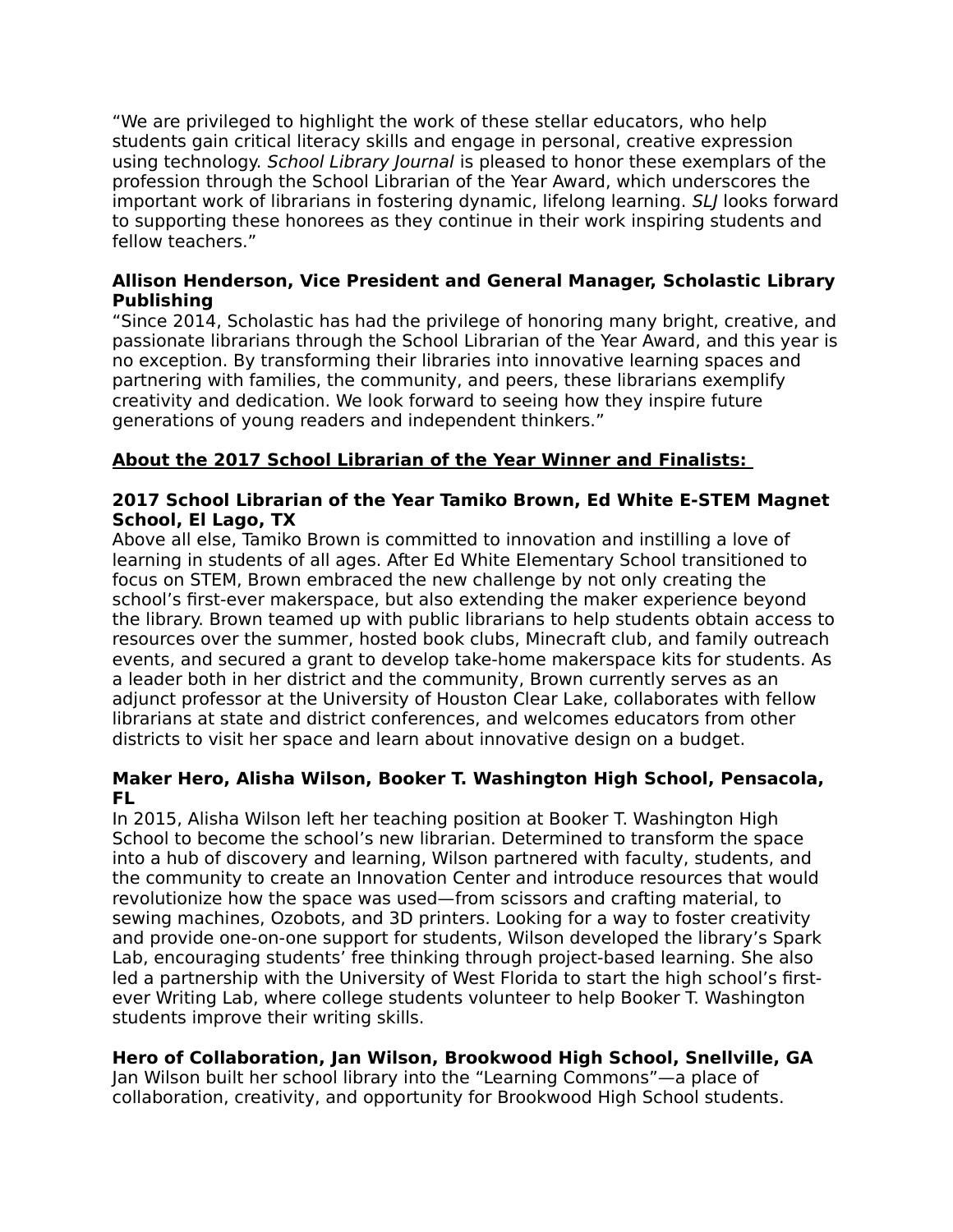Whether she is partnering with local businesses to plan book distribution events, organizing community fund raising, mentoring new librarians, or collaborating with teachers to implement supportive school programs, Wilson utilizes her more than 20 years of experience as a school librarian to empower everyone around her. As leader of the school's media committee, Jan focuses on instruction by presenting professional development sessions on technology and encouraging peers to co-lead or lead their own PD sessions.

#### **Hero of Family Outreach, Liz Phipps Soeiro, Cambridgeport School, Cambridge, MA**

The Cambridgeport School library allows all students and families the opportunity to learn, explore, and make connections together—an effort led by school librarian Liz Phipps Soeiro and her passion for building community. Building on this idea, Phipps Soeiro implemented "Coffee and Conversation," a program to help families gather and discuss topics in a comfortable, safe setting. As a strong advocate for citizenship and social justice, Phipps Soeiro helps students develop their research, communication, and advocacy skills through project-based learning, visits from local public figures and organizations, and field trips, including a tour of City Hall to see local government in action. Phipps Soeiro also serves as the Legislative Co-Chair for the Massachusetts School Library Association, and is part of the inaugural Libraries Without Borders advisors committee.

#### **Hero of Equitable Access, April Wathen, George W. Carver Elementary School, Lexington Park, MD**

April Wathen goes above and beyond her role as librarian by acting as a champion for her students—creating opportunities for continuous growth, regardless of funding limitations. As a result of her tireless efforts partnering with the community, working with outside agencies, and applying for grants, George W. Carver Elementary School became the first elementary school in the county to introduce resources including a makerspace, computer science program, and 3D printer. Currently, Wathen serves as the Chairperson for the Maryland Association of School Libraries where she works to ensure that every student in her school, district, and even her state have equitable access to what he or she needs to succeed.

To learn more about the 2017 School Librarian of the Year Award, visit: [http://www.slj.com/awards/school-librarian-of-the-year.](http://www.slj.com/awards/school-librarian-of-the-year)

Scholastic Library Publishing is a division of Scholastic, the global children's publishing, education and media company. For more information about Scholastic (NASDAQ: SCHL), visit the Company's media room at [http://mediaroom.scholastic.com.](http://mediaroom.scholastic.com/)

```
###
```
# **About School Library Journal:**

[School Library Journal](http://www.slj.com/), a Media Source Inc. publication, is the premiere journal for librarians and information specialists who work with children and teens. A source of quality journalism and reviews for more than 60 years, SLJ produces award-winning features and news coverage on: literacy, best practices, technology, education policy and other issues of interest to the school library and greater educator